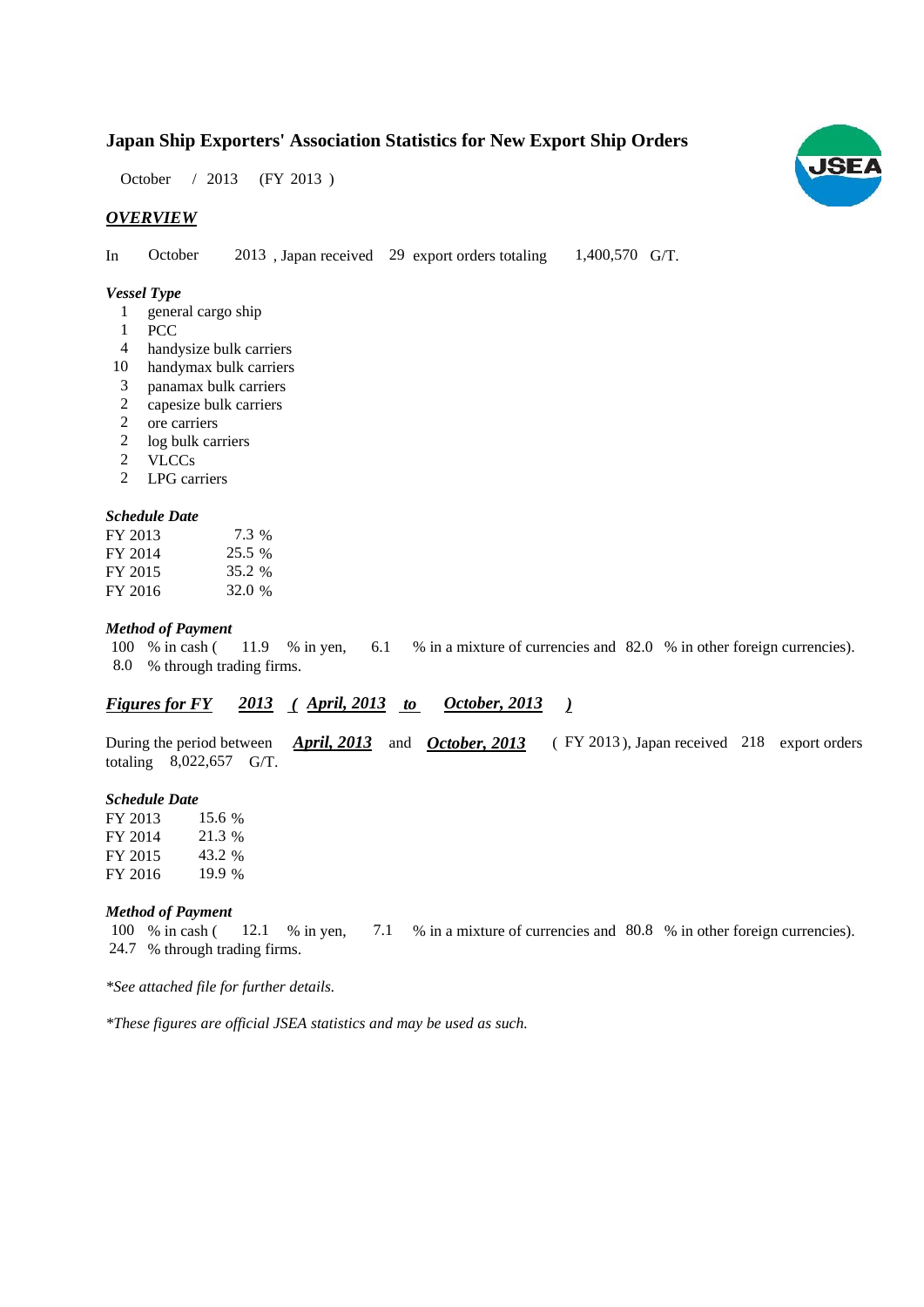#### New Export Orders Placed in October 2013 (FY 2013) Based on Fiscal Year

 $\frac{\text{JSEA (November 2013)}}{\text{Apr } 13 \text{ to Oct } 13 \parallel \text{Jan } 13 \text{ to Oct } 13}$ No. G/T No. G/T No. G/T No. G/T No. G/T No. G/T No. G/T No. G/T $\mathrm{G}/\mathrm{T}$ General Cargos 1 | 11 520,198 8 238,890 2 19,800 1 8,650 5 314,280 2 68,970 18 650,590 22 756,190 Bulk Carriers 170 7,515,609 86 2,839,050 32 1,122,813 15 498,034 26 862,070 23 1,002,200 182 6,324,167 242 9,633,712 Tankers | 15| 1,338,800|| 6| 495,300| 1| 13,300| 2| 127,000| 2| 26,000| 4| 329,400| 15| 991,000|| 15| 991,000 Combined Carriers 0 0 0 0 0 0 0 0 0 0 0 0 0 0 0 0Others 0 0 2 48,000 0 0 1 8,900 0 0 0 0 3 56,900 3 56,900 Total 196 9,374,607 102 3,621,240 35 1,155,913 19 642,584 33 1,202,350 29 1,400,570 218 8,022,657 282 11,437,802 FY 2013 / FY2012 (%)  $\begin{vmatrix} * & 116.0 \end{vmatrix}$  274.2 1032.4 132.3 132.3 134.2 155.1 182.3 132.3 In CGT 4,239,540 1,943,066 551,602 319,661 593,481 585,661 3,993,471 5,376,504 July 2013 August 2013 Description Apr 12 to Mar 13 Apr 13 to June 13 September 2013 October 2013 Apr 13 to Oct 13 Jan 13 to Oct13

*Figures for shipbuilding orders of 500 G/T and over for export as steel vessels placed with JSEA members are covered.*

\*FY 2012/FY2011

\*\*Calendar Year 2013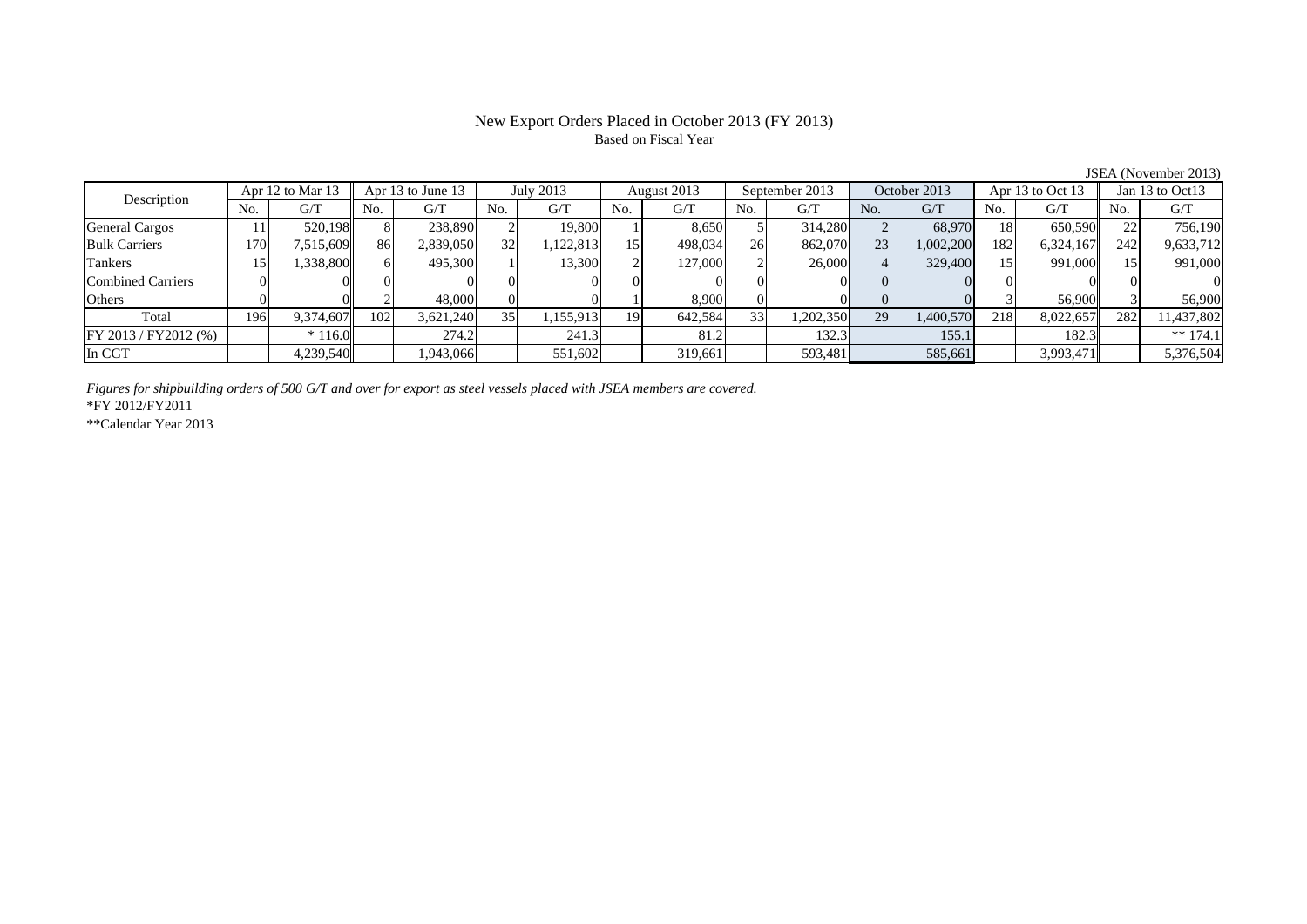# Based on Fiscal Year

No. G/T No. G/T No. G/T No. G/T No. G/T No. G/T No. G/T No. G/T $G/T$ General Cargos ( 16 1,000,392 3 183,256 1 71,821 1 4,680 3 81,001 1 9,467 9 350,225 14 581,207 Bulk Carriers 285 12,153,252 61 2,461,242 23 1,029,588 13 468,684 21 994,090 22 932,372 140 5,885,976 223 9,632,014 Tankers | 28 1,724,919 4 323,977 0 0 0 0 0 2 62,881 0 0 6 386,858 15 843,572 Combined Carriers 0 0 0 0 0 0 0 0 0 0 0 0 0 0 0 0Others 0 0 1 20,637 0 0 0 0 0 0 0 0 1 20,637 1 20,637 Total 329 14,878,563 69 2,989,112 24 1,101,409 14 473,364 26 1,137,972 23 941,839 156 6,643,696 253 11,077,430 FY 2013 / FY2012 (%) \* 93.4 58.8 58.8 58.27 77.1 95.6 96.3 72.2 72.2 \*\* 80.3 In CGT | | 6,594,256|| | 1,321,265| | 478,254| | 223,601| | 499,441| | 417,920| | 2,940,481|| | 4,890,032 Description  $\begin{array}{|c|c|c|c|c|c|c|c|c|}\n\hline\n\text{Apr} & \text{Apr} & \text{Apr} & \text{Apr} & \text{I3 to Jun 13} & \text{July 2013} & \text{August 2013} \\
\hline\n\text{No.} & \text{G/T} & \text{No.} & \text{G/T} & \text{No.} & \text{G/T} & \text{No.} & \text{G/T} \\
\hline\n\end{array}$ Apr 13 to Jun 13 July 2013 August 2013 September 2013 October 2013 Apr 13 to Oct 13 Jan 13 to Oct 13

*Deliveries of new shipbuilding orders of 500 G/T and over for export as steel vessels placed with JSEA members are covered.*

\*FY 2012/FY2011

\*\*Calendar Year 2013

JSEA (November 2013)

# Export Ships Delivered in October 2013 (FY 2013)